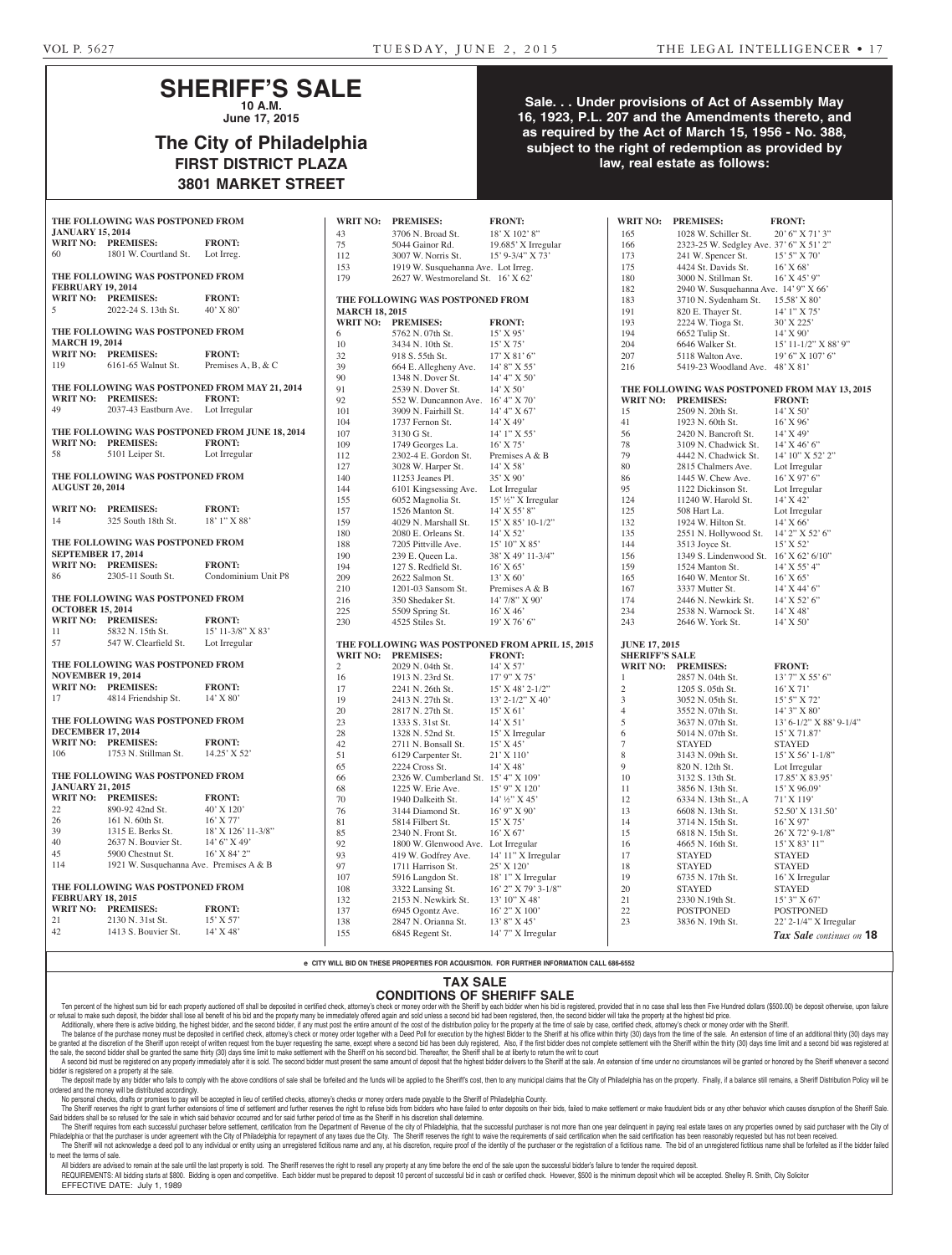*Tax Sale continued from* **17**

# **SHERIFF'S SALE**

**10 A.M. June 17, 2015**

# **The City of Philadelphia FIRST DISTRICT PLAZA 3801 MARKET STREET**

**Sale. . . Under provisions of Act of Assembly May 16, 1923, P.L. 207 and the Amendments thereto, and as required by the Act of March 15, 1956 - No. 388, subject to the right of redemption as provided by law, real estate as follows:**

| <b>WRIT NO:</b> | <b>PREMISES:</b>                        | <b>FRONT:</b>            | <b>WRIT NO:</b> | <b>PREMISES:</b>                           | <b>FRONT:</b>            | <b>WRIT NO:</b> | <b>PREMISES:</b>                        | <b>FRONT:</b>             |
|-----------------|-----------------------------------------|--------------------------|-----------------|--------------------------------------------|--------------------------|-----------------|-----------------------------------------|---------------------------|
| 24              | 4511 N. 19th St.                        | 15' 4" X 84' 5"          | 89              | <b>STAYED</b>                              | <b>STAYED</b>            | 154             | 5436 Florence Ave.                      | 18' X 68'                 |
| 25              | <b>STAYED</b>                           | <b>STAYED</b>            | 90              | 5665 Boyer St.                             | 20' X 85' 5"             | 155             | 1619 Fontain St.                        | $15' 4 - 2/5'' X 68'$     |
| 26              | 2033 N. 20th St.                        | $16'$ X 73'              | 91              | 1153 Bridge St.                            | 16' X 100'               | 156             | 1619 S. Franklin St.                    | $14'$ X $45'$             |
| 27              | <b>STAYED</b>                           | <b>STAYED</b>            | 92              | <b>STAYED</b>                              | <b>STAYED</b>            | 157             | <b>STAYED</b>                           | <b>STAYED</b>             |
|                 |                                         |                          |                 |                                            |                          |                 |                                         |                           |
| 28              | 6622 N. 20th St.                        | 18' 2" X Irregular       | 93              | 1708 W. Bristol St.                        | 15' X 65'                | 158             | 2118 N. Franklin St.                    | 14' 2" X 70'              |
| 29              | 2416 N. 25th St.                        | 14' 10" X 54'            | 94              | 2221-25 N. Broad St.                       | Lot Irregular            | 159             | 720 S. Frazier St.                      | 14' 2" X 62' 4-1/2"       |
| 30              | 2940 N. 25th St.                        | $15'5''$ X 60'           | 95              | 6112 N. Broad St.                          | 17' 6-1/8" X Irregular   | 160             | 2714 French St.                         | $14'$ X 50'               |
| 31              | <b>STAYED</b>                           | <b>STAYED</b>            | 96              | 758 Brooklyn St.                           | $15'$ X 80'              | 161             | 900 N. Front St.                        | Lot Irregular             |
| 32              | <b>STAYED</b>                           | <b>STAYED</b>            | 97              | 764 Brooklyn St.                           | Lot Irregular            | 162             | 902 N. Front St.                        | Lot Irregular             |
| 33              | 1765 N. 29th St.                        | $14' 11 - 1/2''$ X 65'   | 98              | 1202 W. Butler St.                         | 16' X 110'               | 163             | 6202 Gardenia St.                       | 16' X 85'                 |
| 34              | 2719 N. 29th St.                        | $15'$ X 62'              | 99              | 1513 W. Butler St.                         | 15' X 87'                | 164             | 2433 N. Garnet St.                      | 14' 1" X 50'              |
| 35              | 3140 N. 29th St.                        | 15' X 72'                | 100             | <b>STAYED</b>                              | <b>STAYED</b>            | 165             | 3302 Germantown Ave. Lot Irregular      |                           |
| 36              | 1432 S. 31st St.                        | $16'$ X 53'              | 101             | 6125 Callowhill St.                        | 15' 5" X 72'             | 166             | 4200 W. Girard Ave.                     | $16'$ X $109'$            |
|                 |                                         |                          | 102             |                                            |                          |                 | <b>STAYED</b>                           | <b>STAYED</b>             |
| 37              | 602 N. 32nd St.                         | 17' 6'' X 91' 6''        |                 | 6224 Callowhill St.                        | $16'$ X 79'              | 167             |                                         |                           |
| 38              | <b>POSTPONED</b>                        | <b>POSTPONED</b>         | 103             | 623 N. Camac St.                           | 17' X 89.87'             | 168             | 574 E. Godfrey Ave.                     | 15' 5" X Irregular        |
| 39              | 807 N. 39th St.                         | 15' 4'' X 80'            | 104             | 920 W. Cambria St.                         | 13' 11'' X 63'           | 169             | 846 Grakyn Lane                         | 55' X Irregular           |
| $40\,$          | 811 N. 41st St.                         | 19' X Irregular          | 105             | 5530 Cambridge St.                         | $15'$ X 78'              | 170             | 3862 N. Gratz St.                       | 15' 2" X 82' 10"          |
| 41              | 729 N. 42nd St.                         | $16'$ X 67' 3"           | 106             | 1606 Cardeza St.                           | 52' 10" X 95'            | 171             | 1022 Griffith St.                       | 28' 3-1/2" X 111' 3"      |
| 42              | 777 N. 43rd St.                         | $17'$ X 66' 3-1/4"       | 107             | 3721 N. Carlisle St.                       | 15' X 80'                | 172             | 3320 H St.                              | $15'$ X 75'               |
| 43              | 1048 N. 46th St.                        | 19' 6" X 78'             | 108             | <b>STAYED</b>                              | <b>STAYED</b>            | 173             | 5713 Hazel Ave.                         | $16'$ X 65'               |
| 44              | 945 N. 48th St.                         | 16' X 117'               | 109             | <b>POSTPONED</b>                           | <b>POSTPONED</b>         | 174             | 503 E. Hilton St.                       | $15'$ X 52' 6"            |
| 45              | <b>POSTPONED</b>                        | <b>POSTPONED</b>         | 110             | 5917 Carpenter St.                         | 18' 4" X 107'            | 175             | 2409 N. Hollywood St. 15' 6" X 52' 6"   |                           |
| 46              | 752 S. 52nd St.                         | $16'$ X 75'              | 111             | 6146 Catharine St.                         | 16' X 110'               | 176             | <b>STAYED</b>                           | <b>STAYED</b>             |
| 47              |                                         | 17' X 81'                | 112             | 4915 Cedar Ave.                            | 25' X 110'               | 177             | <b>STAYED</b>                           | <b>STAYED</b>             |
|                 | 1200 S. 53rd St.                        |                          |                 |                                            |                          |                 |                                         |                           |
| 48              | 1222 N. 53rd St.                        | $15'$ X 85'              | 113             | 1824 W. Champlost Ave. 16' 4" X 86' 8-1/4" |                          | 178             | 2301 W. Hunting Park Ave. Lot Irregular |                           |
| 49              | 1303 S. 54th St.                        | $15'1''$ X 80'           | 114             | 5939 Chester Ave.                          | $15'3''$ X 95'           | 179             | <b>STAYED</b>                           | <b>STAYED</b>             |
| 50              | 237 N. 54th St.                         | 18' 6" X 72'             | 115             | 6445 Chew Ave.                             | 15' 9" X 86"             | 180             | 2419 S. Iseminger St.                   | 14' X 48' 6"              |
| 51              | 629 N. 54th St.                         | 15' X 67'                | 116             | <b>STAYED</b>                              | <b>STAYED</b>            | 181             | 5427 Jefferson St.                      | 17' X 87'                 |
| 52              | <b>STAYED</b>                           | <b>STAYED</b>            | 117             | 18 E. Clapier St.                          | 20' X 79'                | 182             | 5760 Kemble Ave.                        | 15' 10" X 76'             |
| 53              | <b>STAYED</b>                           | <b>STAYED</b>            | 118             | <b>STAYED</b>                              | <b>STAYED</b>            | 183             | 5226 Kershaw St.                        | $15'$ X 86'               |
| 54              | 125 S. 61st St.                         | $15'3''$ X 87'           | 119             | 1014 W. Clearfield St.                     | 30' 8-5/8" X Irregular   | 184             | 4919 Keyser St.                         | Lot Irregular             |
| 55              | <b>STAYED</b>                           | <b>STAYED</b>            | 120             | <b>POSTPONED</b>                           | <b>POSTPONED</b>         | 185             | 5402 Lancaster Ave.                     | 26' X Irregular           |
| 56              | <b>STAYED</b>                           | <b>STAYED</b>            | 121             | 2462 N. Cleveland St.                      | 14' 6" X 50'             | 186             | 1816 Latona St.                         | $16'$ X 54'               |
| 57              | 1409-13 N. 76th St.                     | Condominium              | 122             | <b>STAYED</b>                              | <b>STAYED</b>            | 187             | 1440 N. Lawrence St.                    | $19'6''$ X 61'6"          |
|                 |                                         |                          |                 |                                            |                          |                 |                                         |                           |
| 58              | 2831 Agate St.                          | $14'$ X 46'              | 123             | 605 Cobbs Creek Pkwy. 16' X 100'           |                          | 188             | 870 N. Lawrence St.                     | 18.32' X 104.92'          |
| 59              | 217 W. Albanus St.                      | $14'$ X 65'              | 124             | 2534 N. Colorado St.                       | 14' X 49'                | 189             | 6130-32 Lebanon Ave.                    | Lot Irregular             |
| 60              | 259 W. Albanus St.                      | $14'$ X 65'              | 125             | 1656 S. Conestoga St.                      | $15'$ X 55' 6"           | 190             | 2016 W. Lippincott St.                  | 60' X 225'                |
| 61              | 1231 N. Alden St.                       | $15'$ X 64' 6-7/8"       | 126             | 5841 Crittenden St.                        | 15' 2" X 70' 8-3/4"      | 191             | 5542 Locust St.                         | 15' X 92'                 |
| 62              | 1812 S. Alden St.                       | $15'$ X 53'              | 127             | 2507 W. Cumberland St. 15' 5" X 64' 3-7/8" |                          | 192             | 5914 Locust St.                         | $16'$ X 50'               |
| 63              | 221 S. Alden St.                        | $15'$ X 60'              | 128             | 2519 W. Dauphin St.                        | 13' 11" X 45' 3"         | 193             | 608 Locust Ave.                         | 19' 1" X 100'             |
| 64              | 2530 W. Allegheny Ave. Lot Irregular    |                          | 129             | 223-25 Dawson St.                          | 32' 7-3/4" X 78' 1-1/2"  | 194             | <b>STAYED</b>                           | <b>STAYED</b>             |
| 65              | 530 N. Allison St.                      | $15'$ X 64'8"            | 130             | <b>STAYED</b>                              | <b>STAYED</b>            | 195             | 315 Loney St.                           | 30' 8-7/8" X Irregular    |
| 66              | 6022 Allman St.                         | $15'$ X 60'              | 131             | <b>STAYED</b>                              | <b>STAYED</b>            | 196             | <b>STAYED</b>                           | <b>STAYED</b>             |
|                 | 2001-03 N. American St. Lot Irregular   |                          |                 |                                            |                          |                 |                                         |                           |
| 67              |                                         |                          | 132             | 1218 Devereaux Ave.                        | 19' 8-1/2" X 81' 6"      | 197             | 6148 Ludlow St.                         | 16' 2" X 90'              |
| 68              | 5641 Anderson St.                       | 18' 6-3/8" X Irregular   | 133             | 2123 Dickinson St.                         | 17' 9" X Irregular       | 198             | <b>POSTPONED</b>                        | <b>POSTPONED</b>          |
| 69              | 5636 Arch St.                           | $16'$ X 81'              | 134             | 2649 N. Douglas St.                        | $14'3''$ X 40'           | 199             | <b>STAYED</b>                           | <b>STAYED</b>             |
| 70              | 2431 Arlington St.                      | 15' X 53'                | 135             | 1307 N. Dover St.                          | $13'$ 6" X 50' 3"        | 200             | 8836 Macon St.                          | $32^\circ$ 10-1/2" X 105' |
| 71              | 1819 W. Ashdale St.                     | $15'$ X 60'              | 136             | 2750 N. Dover St.                          | 15' X 50' 9"             | 201             | <b>STAYED</b>                           | <b>STAYED</b>             |
| 72              | 37 S. Ashmead Place                     | Lot Irregular            | 137             | 2102 Eastburn Ave.                         | Lot Irregular            | 202             | 3544 Mantua Ave.                        | 15' 6'' X 60'             |
| 73              | 1224 W. Atlantic St.                    | $21.37'$ X 54'           | 138             | 1917 Ellsworth St.                         | 16' X 74' 9"             | 203             | <b>STAYED</b>                           | <b>STAYED</b>             |
| 74              | 223 N. Avondale St.                     | $14'$ X 50'              | 139             | 2515 Emerald St.                           | 14' X 65' 6"             | 204             | 6729 Marsden St.                        | $14'$ 8-1/2" X 65'6"      |
| 75              | 2838 N. Bailey St.                      | $16'$ X 47'              | 140             | 3250 Emerald St.                           | 13' 10-1/2" X 57' 3-1/2" | 205             | 3240 N. Marshall St.                    | Lot Irregular             |
|                 |                                         |                          |                 |                                            |                          |                 |                                         |                           |
| 76              | 1716-30 S. Bambrey St. 199' 6" X 54' 5" |                          | 141             | <b>STAYED</b>                              | <b>STAYED</b>            | 206             | 4807 N. Marshall St.                    | Lot Irregular             |
| 77              | 2029 N. Bambrey St.                     | $15'$ X 49' 6"           | 142             | 2230 W. Estaugh St.                        | 15' X 108' 6"            | 207             | 2505 N. Marston St.                     | $15'$ X 55.75'            |
| 78              | <b>STAYED</b>                           | <b>STAYED</b>            | 143             | 2005 N. Etting St.                         | 14' 7" X Irregular       | 208             | <b>STAYED</b>                           | <b>STAYED</b>             |
| 79              | 6077 N. Beechwood St. 21' X 90'         |                          | 144             | 3244 N. Etting St.                         | Lot Irregular            | 209             | <b>STAYED</b>                           | <b>STAYED</b>             |
| 80              | <b>STAYED</b>                           | <b>STAYED</b>            | 145             | 1312 S. Fairhill St.                       | $16'$ X $40'$            | 210             | 2108 Master St.                         | 16' X 76'                 |
| 81              | <b>STAYED</b>                           | <b>STAYED</b>            | 146             | 3210 N. Fairhill St.                       | 14' 3" X 45' 10-1/4"     | 211             | 2809-13 W. Master St.                   | Lot Irregular             |
| 82              | 1920 Berkshire St.                      | $17'$ 5-1/2" X 80'       | 147             | 3726 Fairmount Ave.                        | $18'$ X 93'              | 212             | 2940 Master St.                         | $14.66'$ X 60'            |
| 83              | 12612 Biscayne St.                      | 17' 11-1/4" X Irregular  | 148             | 1446 N. Felton St.                         | $15'$ X 54'              | 213             | 912 Mc Clellan St.                      | $14'$ X 54' 6"            |
| 84              | <b>STAYED</b>                           | <b>STAYED</b>            | 149             | 2642 S. Felton St.                         | $16'$ X 62' 6"           | 214             | <b>STAYED</b>                           | <b>STAYED</b>             |
| 85              | 1924 Bonitz St.                         | $14.25'$ X 55'           | 150             |                                            |                          | 215             | 6019 Media St.                          | 15' X 82'                 |
|                 |                                         |                          |                 | 2660 S. Felton St.                         | 16' 6''  X 62' 6''       |                 |                                         |                           |
| 86              | 1511 W. Boston St.                      | $14'$ $1/2''$ X $42'$ 6" | 151             | 1816 Fillmore St.                          | $14'$ 11-1/4" X 60'      | 216             | 132 Meehan Ave.                         | 26.82' X 82.17'           |
| 87              | <b>STAYED</b>                           | <b>STAYED</b>            | 152             | 1229 W. Firth St.                          | $14'$ X 46'              | 217             | 3132 Memphis St.                        | 14' 2" X 49'              |
| 88              | 2454 N. Bouvier St.                     | 14' 1" X 50'             | 153             | <b>STAYED</b>                              | <b>STAYED</b>            |                 |                                         | Tax Sale continues on 19  |
|                 |                                         |                          |                 |                                            |                          |                 |                                         |                           |

**e CITY WILL BID ON THESE PROPERTIES FOR ACQUISITION. FOR FURTHER INFORMATION CALL 686-6552**

#### **TAX SALE CONDITIONS OF SHERIFF SALE**

Ten percent of the highest sum bid for each property auctioned off shall be deposited in certified check, attorney's check or money order with the Sheriff by each bidder when his bid is registered, provided that in no case or refusal to make such deposit, the bidder shall lose all benefit of his bid and the property many be immediately offered again and sold unless a second bid had been registered, then, the second bidder will take the prope

Additionally, where there is active bidding, the highest bidder, and the second bidder, if any must post the entire amount of the cost of the distribution policy for the property at the time of sale by case, certified chec

The balance of the purchase money must be deposited in certified check, attorney's check or money order together with a Deed Poll for execution by the highest Bidder to the Sheriff at his office within thirty (30) days fro be granted at the discretion of the Sheriff upon receipt of written request from the buyer requesting the same, except where a second bid has been duly registered, Also, if the first bidder does not complete settlement wit the sale, the second bidder shall be granted the same thirty (30) days time limit to make settlement with the Sheriff on his second bid. Thereafter, the Sheriff shall be at liberty to return the writ to court

A second bid must be registered on any property immediately after it is sold. The second bidder must present the same amount of deposit that the highest bidder delivers to the Sheriff at the sale. An extension of time unde bidder is registered on a property at the sale. The deposit made by any bidder who fails to comply with the above conditions of sale shall be forfeited and the funds will be applied to the Sheriff's cost, then to any municipal claims that the City of Philadelphia has on

ordered and the money will be distributed accordingly.

No personal checks, drafts or promises to pay will be accepted in lieu of certified checks, attorney's checks or money orders made payable to the Sheriff of Philadelphia County.

The Sheriff reserves the right to grant further extensions of time of settlement and further reserves the right to refuse bids from bidders who have failed to enter deposits on their bids, failed to make settlement or make Said bidders shall be so refused for the sale in which said behavior occurred and for said further period of time as the Sheriff in his discretion shall determine.

The Sheriff requires from each successful purchaser before settlement, certification from the Department of Hevenue of the city of Philadelphia, that the successful purchaser is not more than one year delinquent in paying The Sheriff will not acknowledge a deed poll to any individual or entity using an unregistered fictitious name and any, at his discretion, require proof of the identity of the purchaser or the registration of a fictitious to meet the terms of sale.

All bidders are advised to remain at the sale until the last property is sold. The Sheriff reserves the right to resell any property at any time before the end of the sale upon the successful bidder's failure to tender the

REQUIREMENTS: All bidding starts at \$800. Bidding is open and competitive. Each bidder must be prepared to deposit 10 percent of successful bid in cash or certified check. However, \$500 is the minimum deposit which will be EFFECTIVE DATE: July 1, 1989